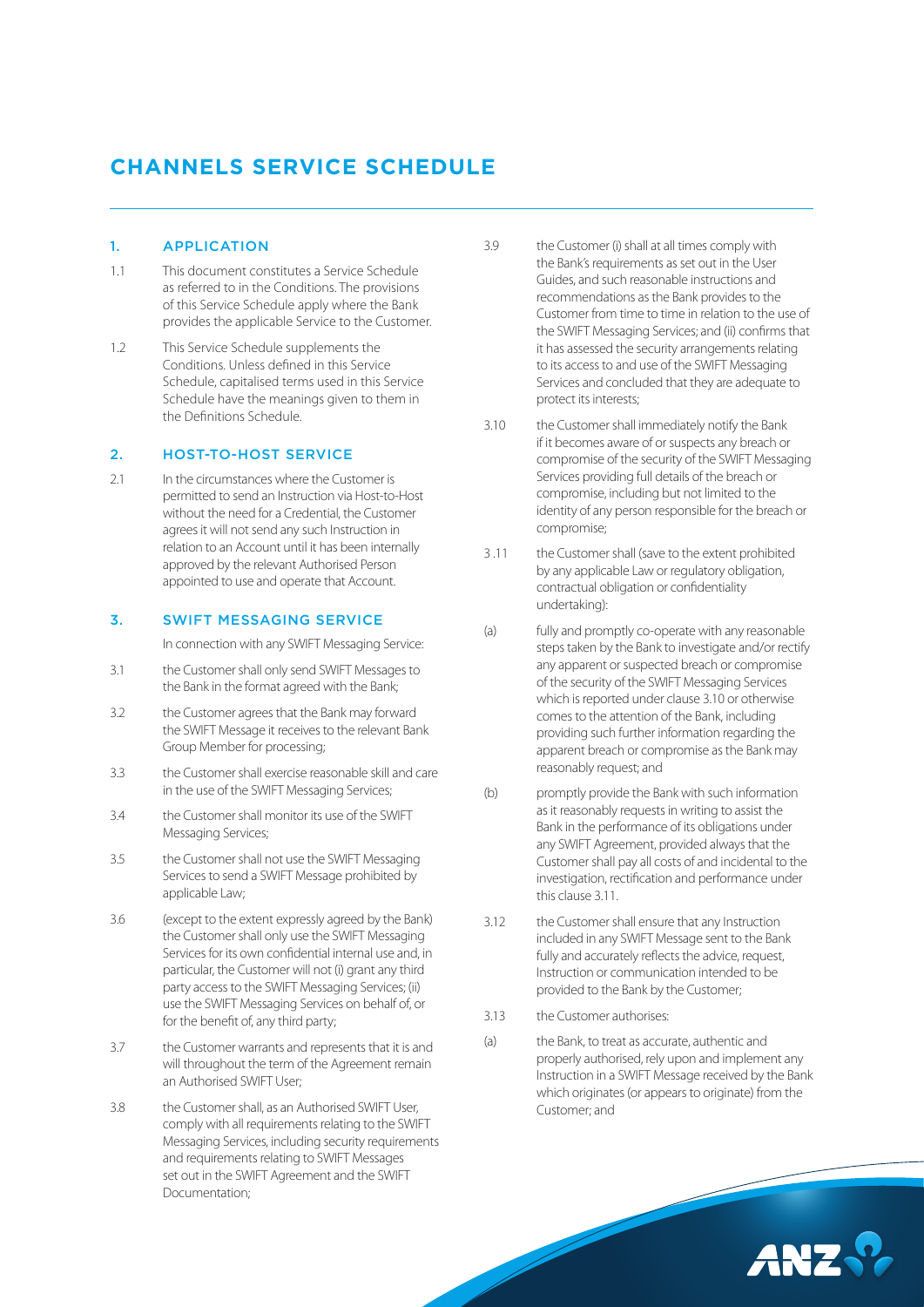- (b) the Bank to process each such Instruction, provided that, subject to clause 3.14, the Bank takes such steps as are mandated at the time by the SWIFT Documentation with a view to establishing that the SWIFT Message has been sent by the Customer; and the Customer acknowledges (and, where relevant, shall ensure that each other Authorised SWIFT User acknowledges) that the Bank is not obliged to verify such authorisation, authenticity or integrity, save in the case of manifest error or where the Bank has actual knowledge of the fraud;
- 3.14 in determining the steps to be taken with a view to establishing that a SWIFT Message has been sent by the Customer:
- (a) no regard shall be had to any steps, or any information provided with the SWIFT Message, which go beyond what is mandated at the time by the SWIFT Documentation and User Guides, as applicable, with a view to identifying the Customer as the sender of the SWIFT Message; and
- (b) the Bank is not required to make any subjective judgement as to the appropriateness of the SWIFT Message or any accompanying signature or certificate or otherwise;
- 3.15 without prejudice to clauses 3.12 and 3.14 above, the Bank is not obliged to act on an Instruction, or to treat an Instruction as accurate, authentic or authorised, if:
- (a) the SWIFT Message through which that Instruction is provided does not meet the requirements of the SWIFT Documentation or the User Guides or otherwise appears not to have been prepared or sent in accordance with this Service Schedule;
- (b) the Bank considers that the forwarding or execution of that Instruction may place the Bank in breach of any applicable Law, Sanction or requirement of any competent Authority; or
- (c) the Bank reasonably suspects that the SWIFT Message in which that Instruction was received by the Bank may not (i) fully and accurately reflect an advice, request, Instruction or communication that the Customer or relevant Authorised SWIFT User intended to give to the Bank; or (ii) have been given in accordance with the Customer's authorisation procedures.

 Save to the extent prevented by applicable Law, the Bank shall notify the Customer without undue delay if, under this clause 3.15, it does not forward or act on an Instruction;

3.16 in respect of the MACUG Services, the Bank will perform its obligations in accordance with the SWIFT Documentation. The Bank has the right, in its sole discretion, to determine the SWIFT Messaging Services available through the MACUG Service, set rules, service parameters and eligibility criteria for the MACUG Service;

- 3.17 the Customer acknowledges that the provision of the SWIFT Services is reliant on the availability of the SWIFT Messaging Services provided by SWIFT. Without prejudice to the Bank's rights to suspend or any other rights under the Agreement, the Bank may suspend the Customer's use of the SWIFT Services if:
- (a) SWIFT suspends or changes its services and products in accordance with the SWIFT Documentation;
- (b) suspension is necessary for the purpose of (routine or emergency) maintenance; or
- (c) for security or technical reasons use of the SWIFT Messaging Service is impossible or cannot be achieved without unreasonable cost to either party;
- 3.18 without prejudice to the Bank's rights to terminate or any other rights under the Agreement, the Bank may immediately and without notice terminate the Customer's use of the SWIFT Services if:
- (a) the Customer is no longer an Authorised SWIFT User, subject to any grace period for migration under the SWIFT Documents expiring;
- (b) SWIFT has ceased to provide, and not resumed providing the SWIFT Messaging Services under the SWIFT Documentation; or
- (c) SWIFT, in exercise of its rights under the SWIFT Documentation has required either the Customer or the Bank to terminate the SWIFT Services; and
- 3.19 in respect of the MACUG Service, the Customer acknowledges and agrees:
- (a) the Bank may request SWIFT to withdraw the Customer or another Authorised SWIFT User from the MACUG Service or terminate the MACUG Service; and
- (b) the Customer may terminate the Customer's use of the MACUG Service on notice in accordance with the SWIFT Documentation

## 4. MOBILE APPS

- 4.1 In connection with any Mobile Apps the Customer:
- (a) and the Customer's Authorised Persons may incur data and/or other telecommunications usage charges from an internet and/or telecommunications service provider ("Data Charges") for downloading, streaming or using any content accessed via a Mobile Device in respect of a Bank App. The Bank is not responsible for any Data Charges incurred by the Customer or the Customer's Authorised Persons in connection with the use of a Bank App. The Customer must check the Customer's internet or telecommunications service provider for the Data Charges that may apply;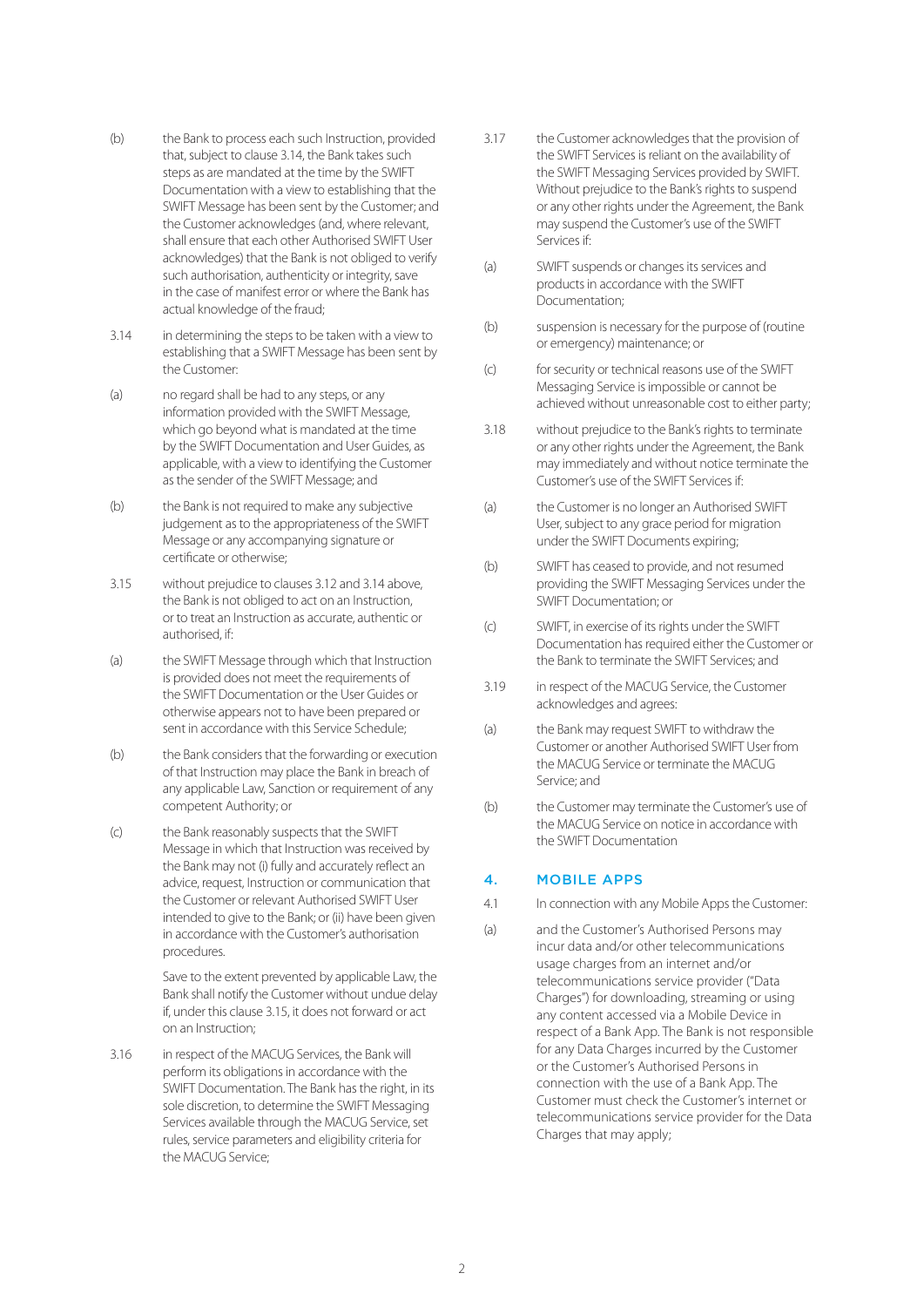- (b) acknowledges that data downloads and Bank App performance will vary depending on the data plan with the relevant internet and/or telecommunications service provider;
- (c) consents to the Customer's Authorised Person activating "push notifications" on the Bank App and for the Bank to send "push notifications" to the Customer's Authorised Person; and
- (d) consents to the Customer's Authorised Person accessing their address book on their Mobile Device within the Bank App. The Customer must notify the Customer's Authorised Person that by consenting to access their address book on their Mobile Device within the Bank App, the Bank has been given authority to access their address book and for the Bank App to use the data in their address book to initiate phone calls.
- 4.2 The Customer acknowledges and agrees, for usage and security reasons:
- (a) each Bank App session will expire after a certain time of inactivity and the Customer's Authorised Person will be logged out;
- (b) if the Customer's Authorised Person exits the Bank App for any reason, they will be logged out; and
- (c) the Customer or the Customer's Authorised Person may experience a reduced level of service on a Bank App caused by a third party (including without limitation an internet and/or telecommunications service provider).
- 4.3 The Customer will ensure that the Customer and the Customer's Authorised Persons:
- (a) take all steps necessary to stop unauthorised use of a Bank App;
- (b) immediately notify the Bank upon becoming aware or suspecting that a Mobile Device with a Bank App may be lost or stolen or the security compromised;
- (c) only install and download approved applications on a Mobile Device with a Bank App other than those available from an application store compatible with that Mobile Device, and the Customer agrees that the Customer will not override the software lockdown on such Mobile Device (i.e. jailbreak a Mobile Device); and
- (d) download all new versions of the Bank App and cease use of the old version when notified to do so from an application store.
- 4.4 In addition to the liability provisions set out elsewhere in the Agreement, the Bank is not liable for any Loss that the Customer may suffer as a result of any unauthorised person accessing and using a Bank App on any Mobile Device.
- 4.5 The Customer acknowledges that the Agreements are between the Bank and the Customer, and not the Bank App Distributor. The Customer is given a non-transferable licence to use a Bank App on the Customer's Mobile Device in accordance with this Agreement and the Bank App Distributor rules (if any) which can be found in the application store of the Bank App Distributor's terms of service.
- 4.6 Subject to this Agreement, the Bank is solely responsible for the Bank App and the Bank App Distributor is not responsible for the Bank App in any way. To the maximum extent permitted by Law, the Bank App Distributor has no warranty obligations whatsoever with respect to the Bank App. The Customer agrees that the Bank, and not the Bank App Distributor, is responsible for:
- (a) addressing any claims by the Customer or a third party in relation to the use of the Bank App, including but not limited to product liability claims, claims that the Bank App fails to conform to legal or regulatory requirements or consumer protection claims;
- (b) investigating any claim that the Bank App breaches third party intellectual property rights, and for defending, settling or discharging such claim; and
- (c) maintenance and support services for the Bank App. The Bank does not admit any liability in respect of these issues.
- 4.7 The Customer warrants that the Customer is not located in a country that is subject to a US Government embargo or is designated by the US Government as a "terrorist supporting" country, and the Customer is not listed on any US Government list of prohibited or restricted parties.
- 4.8 The Customer must comply with all third party service providers terms of use (for example, software providers and network service providers) when using the Bank App.
- 4.9 The Bank has a right to withdraw or terminate the Customer's use of a Bank App or part thereof if a Bank App Distributor terminates its licence with the Bank or ceases to perform any of its obligations under such licence.
- 4.10 A Bank App may contain open source code and the Bank may be required to restate certain information in relation to the relevant open source code. The relevant Agreement of each Bank App shall, if applicable, include all information related to the relevant open source code.